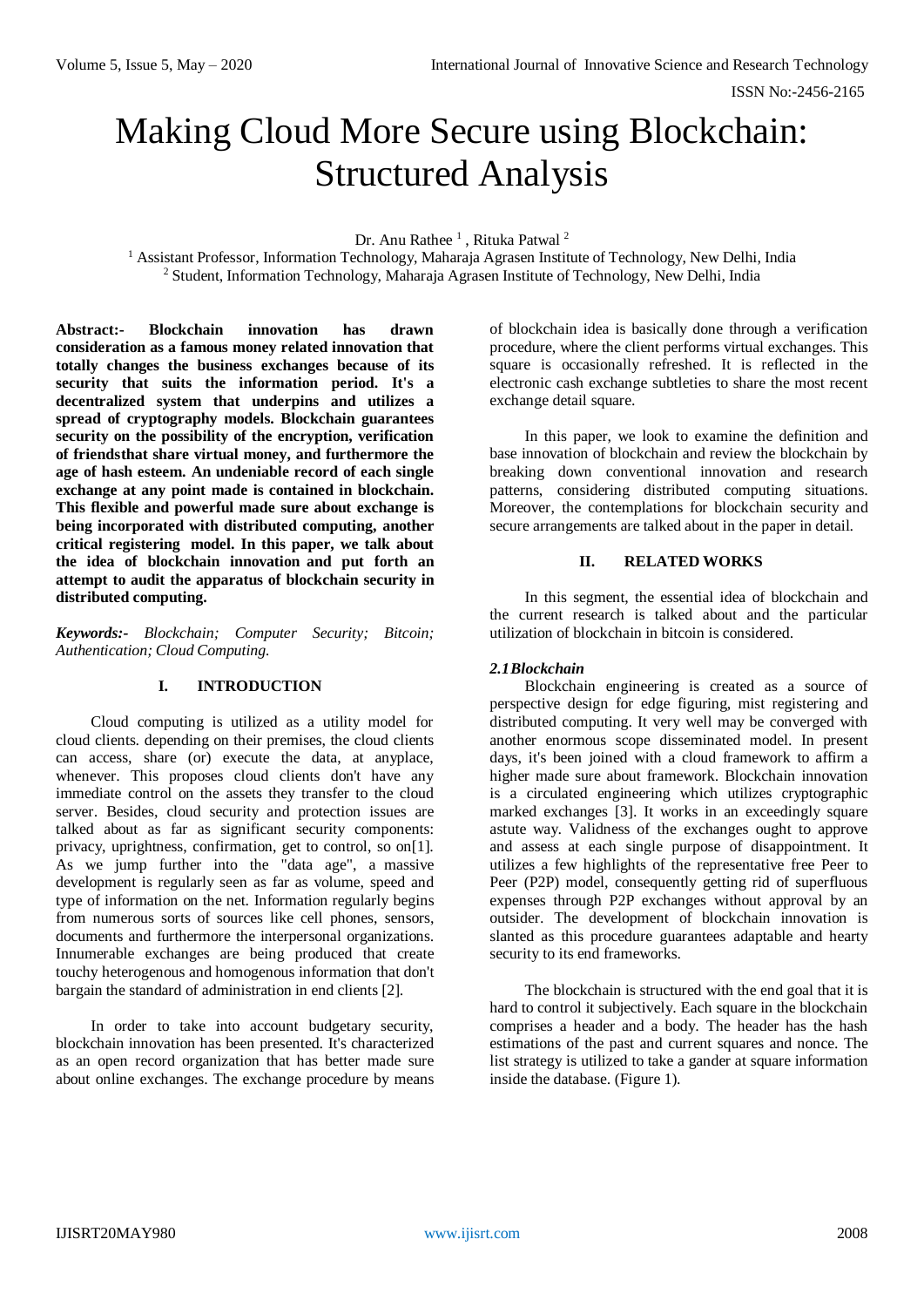

Figure 1. Blockchain connection structure

Hashes are one of the fundamental parts in the blockchain model and it's errand is to encode the information introduced in square. Hash estimations of the past squares assume a job in deciding the hash esteems put away in each companion in thepresent square. This makes it hard to adulterate and change the enrolled information. Information modification is conceivable if 51% of friends are hacked simultaneously yet this assault situation is legitimately troublesome. The security in the blockchain is given utilizing open key-based confirmation and a hash work that can be unscrambled . To demonstrate that the exchange information have not been changed, blockchain utilizes the ECDSA (Elliptic Curve Digital Signature Algorithm) electronic mark calculation, which checks the advanced mark created during an exchange between people. The open key-based encryption of the hash estimation of the exchange information checks the trustworthiness of the exchange. The root hash esteem aggregates the hash estimation of every one of the exchange subtleties. Since the root hash esteem is changed when the worth is changed simultaneously, it is anything but difficult to decide when the bitcoin information is adjusted.

These attributes of blockchain can be utilized to reinforce the security. The security identified with the individual key utilized in encryption is the most significant piece of blockchain and there are concentrates on how the individual key can be ensured. Assaults are made to acquire the individual key put away in a friend's gadget so as to hack the bitcoin. The bitcoin can be hacked since the information might be spilled if the individual key is acquired. There are numerous investigations continuing to take care of this issue by applying both equipment and programming protections for supporting exchanges.

# *2.2Bitcoin*

Bitcoin is a cryptocurrency, an electronic cash system. These electronic coins are a chain of digital signatures. Every proprietor Communication is finished by advanced marking and afterward the coin is moved based on the hash exchange of present and past history. Contingent upon their proprietorship, a payee can check the marks [4]. The bitcoin exchange data can be confirmed by all the friends as this data is unveiled over the system thus cash issuance is restricted. The friends taking part in the system have the equivalent blockchain and the exchange information are put away in hinders similarly as the conveyance stockpiling of exchanges.

# **III. INSIGHTS ON CLOUD COMPUTING: AUTHENTICATION**

Cloud computing conveys motivating force and appealing processing administrations by means of asset pooling and virtualization methods. In distributed computing ideal models there is another worry about security as an assistance. An association can offer numerous application administrations to the end-clients. The best examples of utilization specialist organizations are email and the web servers. The organization may have certain limits on their administrations, all administrations ought to be embraced by the approved customers. This infers the customer ought to have a security setting for every application server and it should sign in before it can expend any assistance [5]. A comparable circumstance can be seen when assets in different security spaces are gotten to by a client. Requiring a few security certifications during confirmation isn't considered as a viable arrangement regarding security, framework coordination and the board point of view. Associations experience comparable issues during the cloud movements too. An appropriate security component is required as variation elements are introduced to gain those administrations. As administrations develop, the administration of access control gets mind boggling and costly. A large portion of the applications center around usefulness of the framework and the association esteem. In this way, a solitary security arrangement the executives guarantees better approval frameworks with adaptability and versatility.